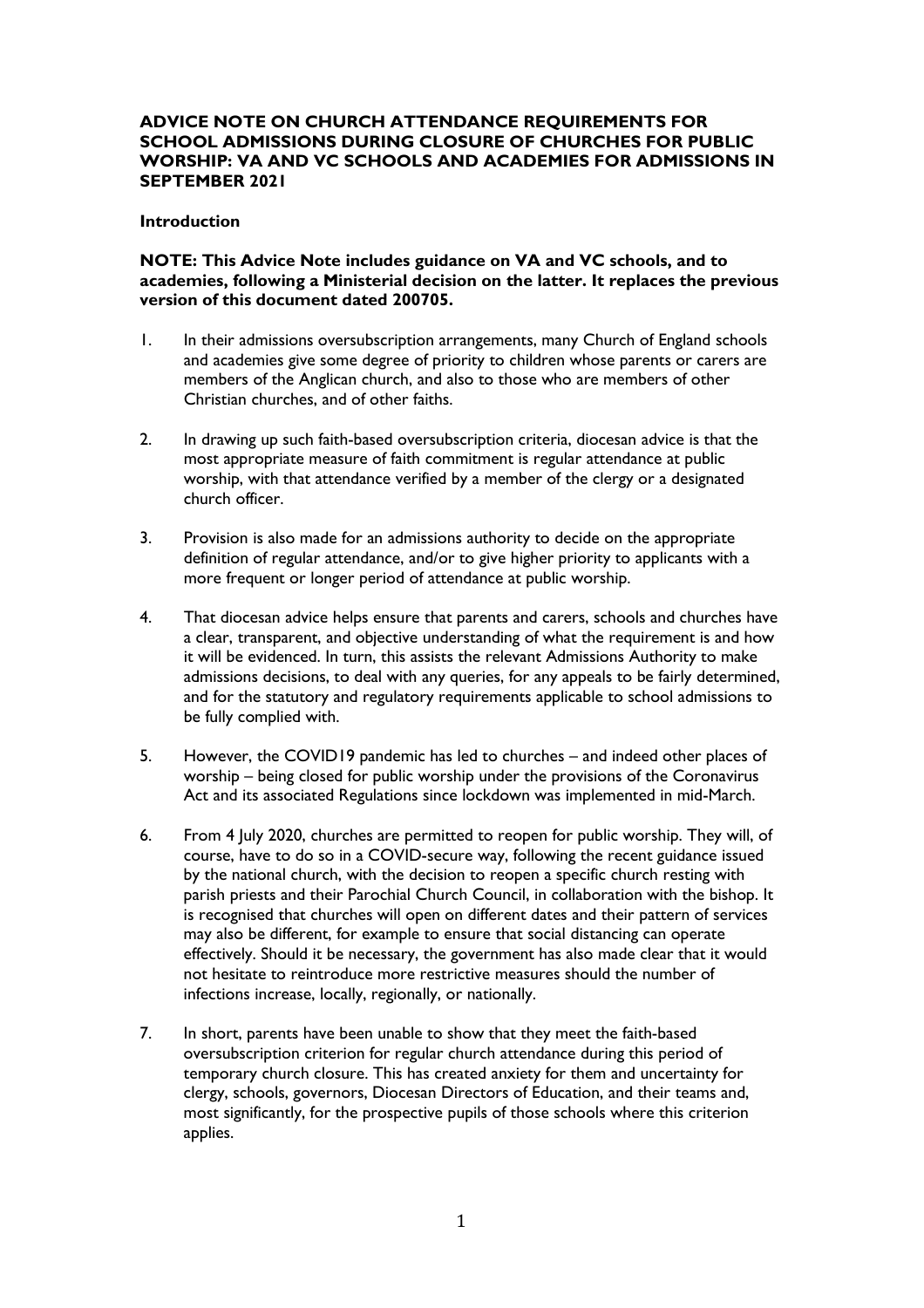# **The Solution**

- 8. In discussion with diocesan and other colleagues, including the Office of the Schools Adjudicator (OSA) and the Department for Education (DfE), several possible solutions were explored. However, it rapidly became clear that the most straightforward, least burdensome, and most practical approach is as follows.
- 9. **A standard wording has been agreed with OSA to clarify the application of the attendance requirement for schools to request a variation to their admissions arrangements for this specific situation.** The variation is in fact a clarification as to how church attendance is to be calculated in these unique circumstances.
- 10. **That agreed wording reads: "** *In the event that during the period specified for attendance at worship the church [or, in relation to those of other faiths, relevant place of worship] has been closed for public worship and has not provided alternative premises for that worship, the requirements of these [admissions] arrangements in relation to attendance will only apply to the period when the church [or in relation to those of other faiths, relevant place of worship] or alternative premises have been available for public worship*".
- 11. **Individual admission authorities decide how they wish to amend their arrangements and produce a version of the arrangements with the desired changes. This needs also to include appropriate changes to any Supplementary Information Form (SIF), including any Clergy/Faith Leader Verification Form**. The admission authority can draw on the standard wording above for this purpose. There is no requirement to adopt a specific format in submitting the new version, as long it clearly shows what is being amended e.g. by striking through the text, or by 'delete the following …and insert …". This is to make it as simple as possible for each school to complete.
- 12. **Individual admissions authorities, with their schools, complete the standard OSA proforma requesting an in-year variation to their admission arrangements.** In the relevant section, add the standard text given in para. 10 above, deleting any wording that is not in accordance with the variation being sought. A Model OSA application form is attached, including suggested text for the key sections, for schools to complete. Dioceses may wish to pre-populate some other sections.
- 13. **Each admissions authority attaches an electronic note to the proforma giving the agreement of the school(s) Governing Body or Academy Trust Board to seek this variation**. A Model email from the Chair of Governors is attached for that purpose. Under the DfE guidance for Governing Bodies during the pandemic, governing bodies can meet and transact essential, urgent, and time-limited business electronically, by email or by videoconference. Seeking this variation would fully meet that guidance. In terms of the format, this can be either by dealing with the matter by Chair's Action or by a decision of the governing body – the former may be simpler in many cases.
- 14. **Each Admissions Authority electronically sends its completed request proforma(s) and their accompanying notes from each Governing Body/Chair of Governors to the diocese, along with a copy of the admission arrangements as proposed to be varied (which should be inserted in Box 2**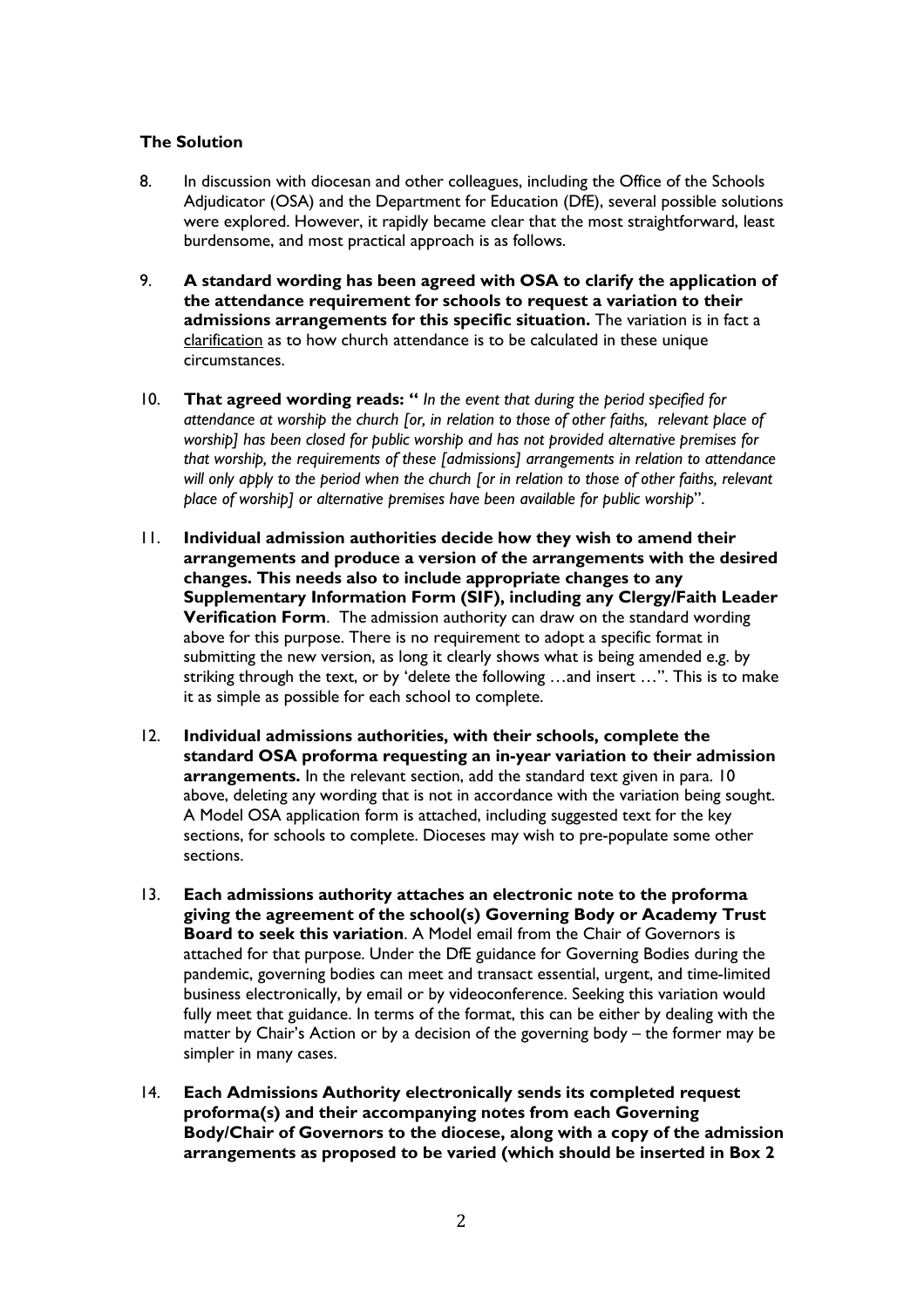**c of the OSA proforma) including the relevant SIF with proposed changes and any associated Clergy/Faith Leader verification Form.**

- 15. **The notifications which are required to a specified set of interested parties (set out in s 1.44 and s 3.6 of the Admissions Code) also need to be made by the Admissions Authority.** However, colleagues will be aware that this is a notification process and not a consultation process. After discussion with colleagues at OSA, this requirement can be met by including those to be notified by any of the following approaches (i) cc them on the email from the COG to the diocese requesting the variation or (ii) by the diocese itself emailing the other admissions authorities with the variation on behalf of its schools, as some dioceses undertake this task centrally at present or (iii) in areas where LA carry out this task (for example under a service level agreement with the diocese) requesting the LA to notify the relevant bodies
- 16. **The diocese collates these requests and submits them to OSA for maintained schools. This process - informally called a 'batch application'**, helps minimise the burden on individual schools, on dioceses, on Local Authorities and on the OSA (which has indicated that this procedure is acceptable and that it anticipates being able to process the applications in a timely way). The production of individual requests, collated and submitted in a batch by the diocese, also meets the requirement that the admissions authority must make the request; that the school(s) concerned did in fact wish the variation to be made; and that a clear audit trail is then available should it be necessary to review the decision-making process. Dioceses may submit the collated material in several batches if they wish, rather than waiting until all schools have responded. They may submit each batch as a Zip file, or by sending an electronic document link, as OSA uses the DfE's own IT system and regularly uses both routes to circulate information.
- 17. **For Voluntary Controlled schools**, the responsibility for admissions rests with the Local Authority, unless it has chosen to delegate that responsibility to the governing body of an individual school or schools. We suggest that the diocese takes the initiative in helping the school approach the LA and in completing the proforma and attachment, given the working relationship that exists between diocese and LAs. Please note that where a local authority is proposing to vary the arrangements of a voluntary controlled school, it must consult the governing board of that school as explained in paragraph 3.6 of the Code.
- 18. **It is suggested that a diocesan cover-sheet is submitted** a possible draft is shown below – and that **individual schools are listed as an Appendix, in spreadsheet format,** including their respective URN, their status (VA, VC,) and phase, and their admissions authority. The diocese may also take the opportunity to confirm that, as the relevant religious authority, it has been notified of the variation requested, considers that the admissions authority has had regard to diocesan guidance, and gives its support to that request.
- 19. **As explained above, the OSA will still need to see the relevant section of the proposed new admission arrangements for individual schools.** However, including this within Box 2c of the Application Form will meet this requirement. In addition, the fact that the variant sought is carefully drawn and specific, using an agreed form and procedure, makes the timely completion of this task feasible.
- 20. **Once the variation is approved, individual admissions authorities and schools must amend the admissions arrangements information and related**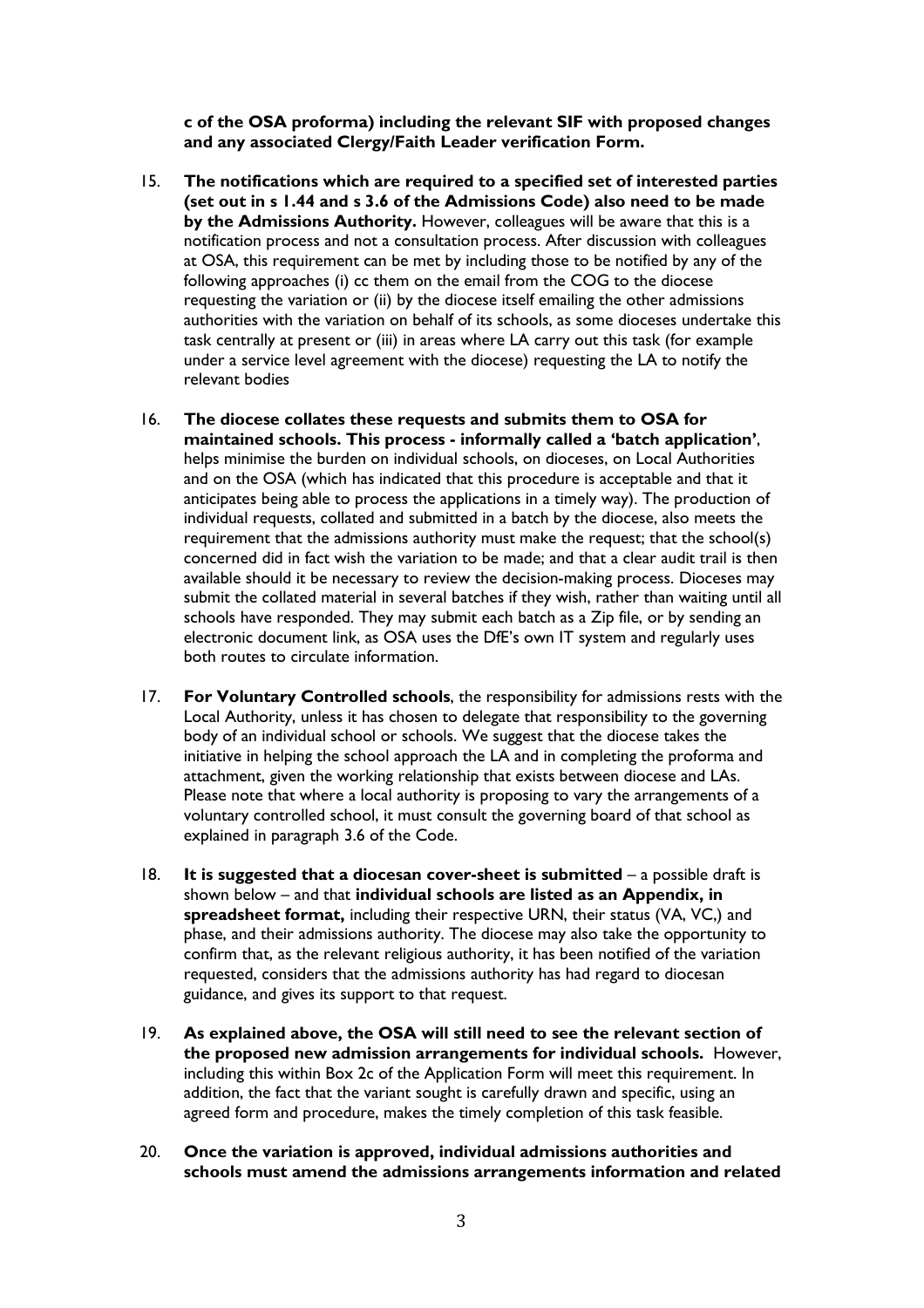**documents on their website and elsewhere,** to continue to meet their statutory obligations, and to ensure the information is readily available, current, accurate and clear. This is, of course, a requirement for each successive admissions cycle and for any other potential variants to admissions arrangements.

21. For Academies, the admissions authority is normally the Academy Trust Board, and not the diocese. Requests for variations to academy admissions arrangements are the responsibility of the Regional Schools Commissioner, although those arrangements must comply with the Admissions Code 2014 and associated regulations.

22. There are no standardised mandatory templates for submitting requests for variations to an academy's admission arrangements. However, the DfE advise that using the OSA documentation ensures that all the required information is provided. We therefore strongly advise this approach be taken, adapting the terminology as required.

23. Completed submissions are sent to the Diocese, which collates them, and forwards them to [Academy.QUESTIONS@education.gov.uk](mailto:Academy.QUESTIONS@education.gov.uk) . This ensures they are then allocated to the appropriate caseworker, who deals with the request and with the relevant RSC.

24. There is no requirement, in these exceptional circumstances, for the usual mandatory public consultation to take place before seeking this particular variant, and has been confirmed by Ministerial decision.

25. We recognise that a number of MATs include schools which do not have faith-related criteria (some of which may well be church schools), whilst others do apply them in their oversubscription criteria, We understand that the DfE expects the MAT to submit requests for variations only from those schools where such criteria are relevant, though it may have a standard admissions policy that applies to all its member schools. We are awaiting final written confirmation of that understanding but dioceses may proceed on the basis that this is the case**.** 

### **Timescales**

- 26. **For admissions to schools in September 2021, the closing dates for application is 31 October 2020 for secondary schools and 15 January 2021 for primary schools.**
- 27. **Local authorities will publish** their composite prospectus for their area for admissions in 2021 by 12 September 2020, and schools should already have published their determined admission arrangements on their websites. Paragraph 1.50 of the School Admissions Code requires school admission authorities to provide all the information the local authority needs to compile the composite prospectus by no later than 8 August 2020, unless otherwise agreed.
- 28. Ideally therefore, diocesan advice should be issued in July 2020, so that parents can be informed before applications are made.
- 29. For schools using attendance at public worship over two or more years as the qualifying criterion, this issue will arise beyond September 2021. However, the **OSA has agreed that it is not necessary for schools to carry out a fresh consultation between 1 October 2020 – 31 January 2021 in order to retain the variant for future years.** That is because the variant is conditional: it only applies when churches are closed for public worship, and this may be re-imposed where necessary for some time. Retaining it, once approved, is not therefore a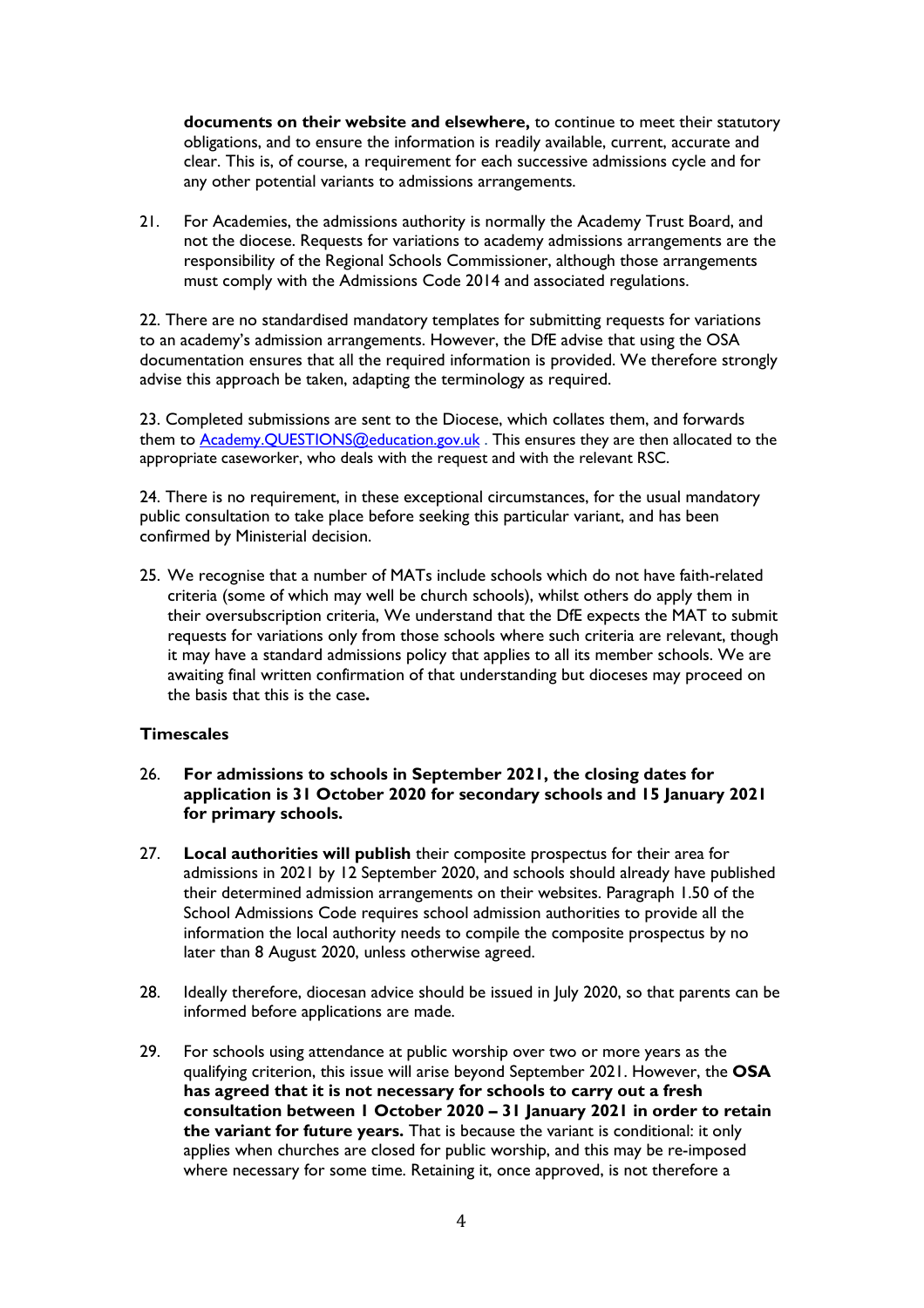change, and so does not need fresh consultation every year, unless an individual school wished to delete it, or to make some other change to its admissions requirements .

## **Additional Notes**

- 30. It should be emphasised that the responsibility for admissions arrangements lies with the admissions authority concerned and, in the case of Church of England schools, the relevant Diocese has both certain statutory obligations to discharge and a key role in supporting its family of schools and academies.
- 31. The national Education Office, in providing this draft guidance, is supporting the dioceses and their schools in dealing with this sensitive and important issue. It quite rightly remains the right and responsibility of individual admissions authorities and dioceses as to how and to what extent they wish to use this potential request for a variation in their oversubscription criteria requiring church attendance.
- 32. Although almost certainly self-evident, it may be worth reminding colleagues who do not normally deal with admissions that the provision suggested here has a specific and definite purpose: dealing with attendance when churches are closed for public worship. Any other potential variant to a school's admission arrangements, including to oversubscription criteria, outwith this specific instance, must follow the established procedure and timescales for such matters. They cannot be included in the diocesan submission described here.
- 33. Finally, our thanks are particularly due to Diocesan Admissions Officers, especially those on the Working Group, and to their Diocesan Directors of Education, to those at OSA, the DfE and more widely across church schools and academies, in parishes and other parts of our education system. We remind ourselves that this work is rightly described as a service, and one which is directed at the flourishing of the pupils and students, current and prospective, in our schools and academies, and the parents and communities which they serve.

Garry Neave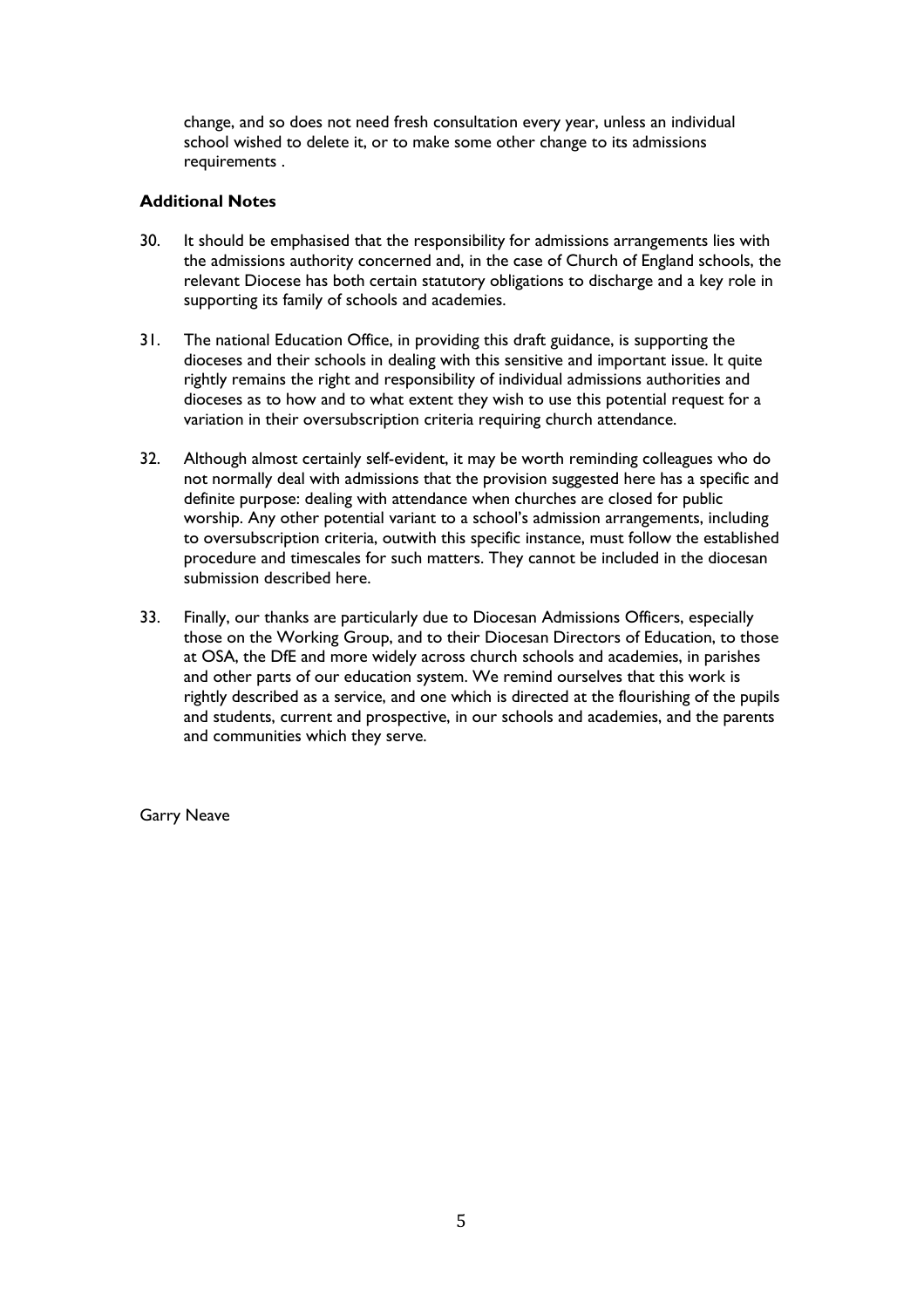# **Frequently Asked Questions**

## • **How is the period of church closure to be determined?**

On Tuesday 17 March, the Archbishops of Canterbury and York wrote to all dioceses and clergy, requiring the suspension of public worship, although there was some variation in how that was interpreted. The formal announcement under the Coronavirus Act and its associated regulations that churches were required to close with immediate effect was made by the Prime Minister on Monday 23 March. **We advise that 17 March is the appropriate date to use**, although we are aware that some churches closed before 17 March because of local circumstances due to the pandemic, and may use that earlier date of closure if it can be evidenced.

## • **Our church is now reopening for public worship. What date should we use in dealing with admissions matters relating to church attendance?**

This will vary from one church to another, depending on the circumstances, since some will need significantly longer to be able to safely reopen for public worship, and to be COVIDsafe may need to restrict the number and nature of services, or the number attending. We suggest it is the date of the first public act of worship that the congregation would normally attend, which will often be on a Sunday, although this suggestion cannot be interpreted rigidly.

### • **What counts as public worship?**

For this specific purpose, we mean the ordinary services taking part in church which members of the congregation would be able to attend, typically morning or evening prayer and celebrations of the Eucharist, or their regular pattern of public worship whether on weekdays or Sundays. We are aware that churches may use a variety of titles for these services.

• **Our oversubscription criterion provides for those who attend other Christian churches and those of other faiths. Is this still possible/**

Yes – the standard text has a phrase [marked in square brackets for ease of reference] to precisely cover this point. If your current criterion does not include this, you can simply delete that phrase.

• **When churches are open for private prayer, will that meet the attendance criterion?**

No, because this is, by definition, not an act of public worship, although it is something we value tremendously and are delighted to see has become possible once more.

• **We have been streaming our regular services, initially from the church and subsequently from our homes. Does that meet the definition of public worship?**

We know that people have been amazingly creative in finding new ways to worship but this approach does not meet the criterion, mainly because attendance is difficult to confirm.

• **The church of which I am incumbent is accessed directly from the vicarage and I have been able to celebrate the Eucharist and say my daily Office in church, these services being streamed. Does that meet the criterion?**

As with the previous answer, this does not meet the criterion because the congregation are not physically present, although of course the act of worship is the corporate prayer of the church and emphatically not a form of purely private prayer. As the relevant national and diocesan guidance made clear, during the closure period, the church must not be open for public worship.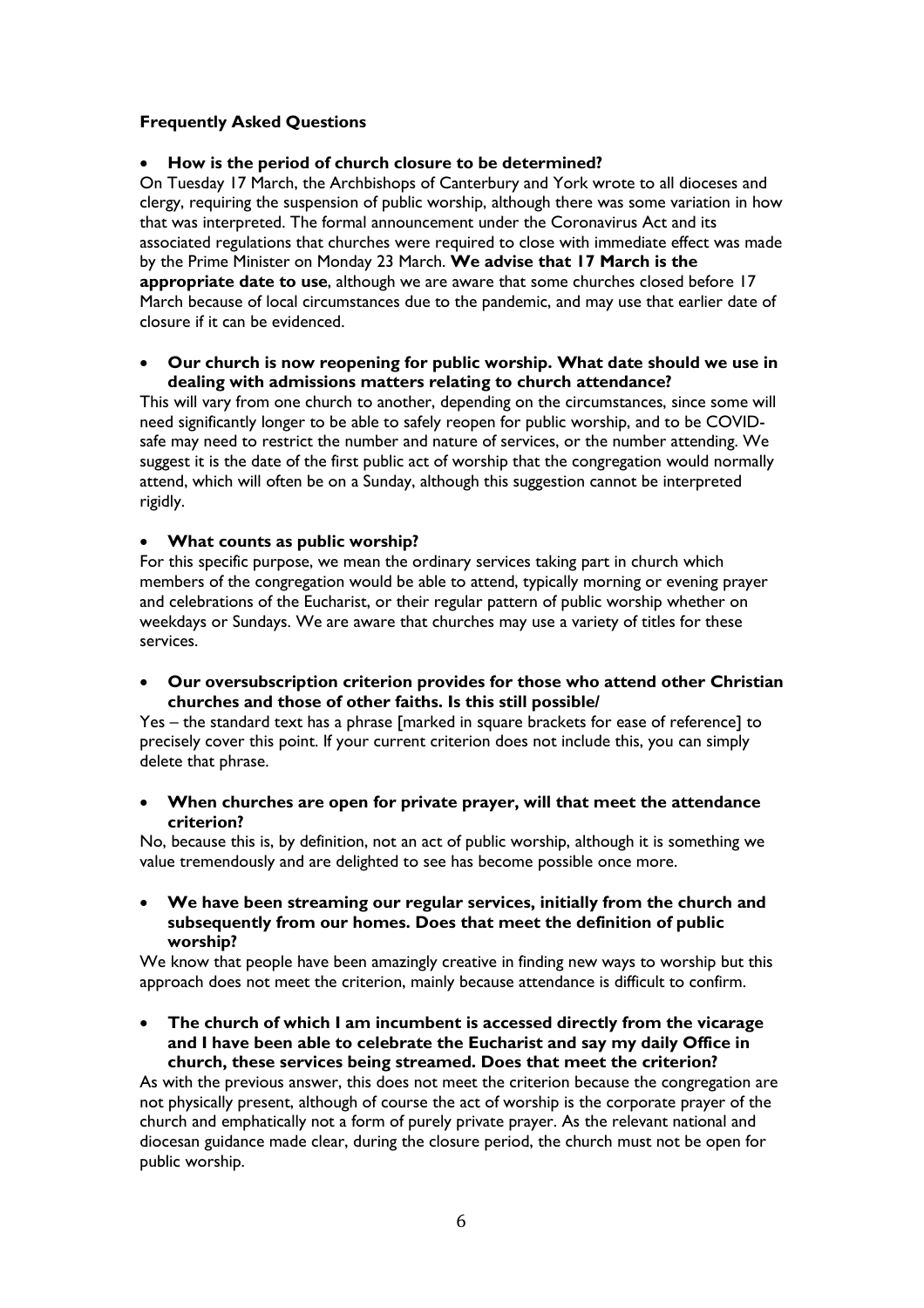• **Our admissions policy requires attendance at church at least twice a month for a year before the application is made. Does that mean people cannot meet the requirement due to the closure?**

No, they can still meet the requirement – during the closure period they could not have attended church even if they had wished to do so, so the requirement cannot apply. It would apply to any period before closure and would come into force again when churches do reopen for public worship. One way of expressing it is that if the attendance requirement was met when the church was open, it is fulfilled.

#### • **Our admissions policy requires attendance over two years, for a specific number of attendances per month. How will people meet that requirement?**

As noted in the previous answer, if people were attending when the church was open for public worship, they meet the criterion.

• **When my church reopens for public worship, people who are clinically vulnerable or shielding may judge that it is to high a risk to attend public worship. How can they meet the requirement to do so?**

In other situations, people may qualify if they have a significant and well-evidenced reason for being unable to meet a criterion in specified circumstances. Colleagues will doubtless have come across comparable instances where, for example, a parent has a life-limiting illness. If the circumstances warrant, and sufficient evidence is available for that purpose (for example, confirmation from the person's GP or consultant), the condition can be fulfilled. This is of course more straightforward where there was a previous pattern of regular church attendance, which should normally be the case.

• **When churches reopen, they will do so at different times, as their layout, size and other factors may make this advisable. It may be that the church I attend may therefore have to change. Can I still meet the criterion?**

Yes, since the requirement is attendance at public worship and many applicants for a specific church school may attend a church that is not the one to which the school is linked. However, do look carefully at the admissions criteria to see whether attendance at one specific church is given higher priority than other churches and discuss this with the Headteacher and parish priest.

#### • **Must we amend our admissions arrangements and other material on our website or in paper form, such as our Supplementary Information Form?**

Yes, because this is a variation to your admissions arrangements, which means that parents and prospective pupils **must** be able to clearly see what those requirements are and how they can be met. They **must** also be able to see that those arrangements are lawful and that admissions decisions will be fair, open, and transparent. It is a statutory requirement that admissions arrangements must be publicly available, normally on the school website or otherwise if the school does not have a website. It is also essential that a concise but clear explanation of the variation is added to the SIF, although we know that the precise format of individual school's SIFs does legitimately vary, for example in the way the information is laid out on the page. You will of course need to produce an amended version of the faith criteria and SIF in order to complete the variation application form, so the work involved here will already have been done.

### • **Will we have to repeat this process if the pandemic lasts into the next admissions cycle?**

No, unless you want to change some other part of your admissions arrangements. The OSA has decided that a fresh application for this variation is not required each year, due to its specific nature and scope. Once approved, it becomes part of your normal admissions arrangements and is only applicable if and when churches are closed for public worship.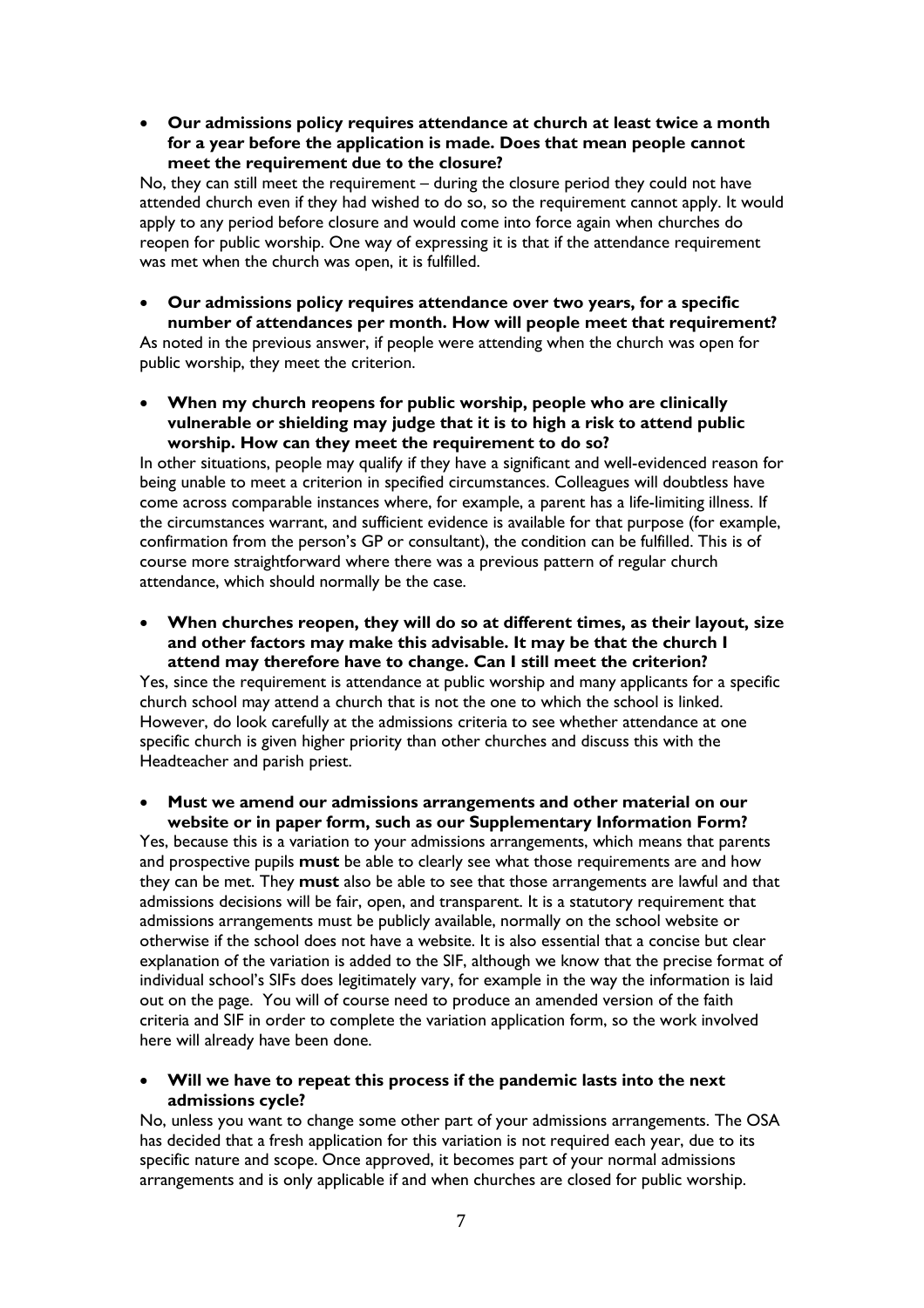• **Governors are considering a number of possible in-year variations to our admissions arrangements – can we include them on this occasion?**

Not as part of this process, which is specifically designed to meet a unique situation in as fair and streamlined a way as possible.

• **We have quite a number of applications for admission during the year, but this variant only applies from September 2021. What about those seeking a place during 2020-21 especially after the end of the statutory period for maintaining our waiting list up to December 2020?**

OSA has confirmed that such applications follow the usual rules for waiting list places: if these involve church attendance criteria, this would follow the oversubscription regulations determined for that admissions year, with church attendance being counted from, for example, October 2019 (or from October 2018 if a 2 year period was the relevant criteria). Applicants would be able to demonstrate that they had met that criterion by reference to their previous place of worship.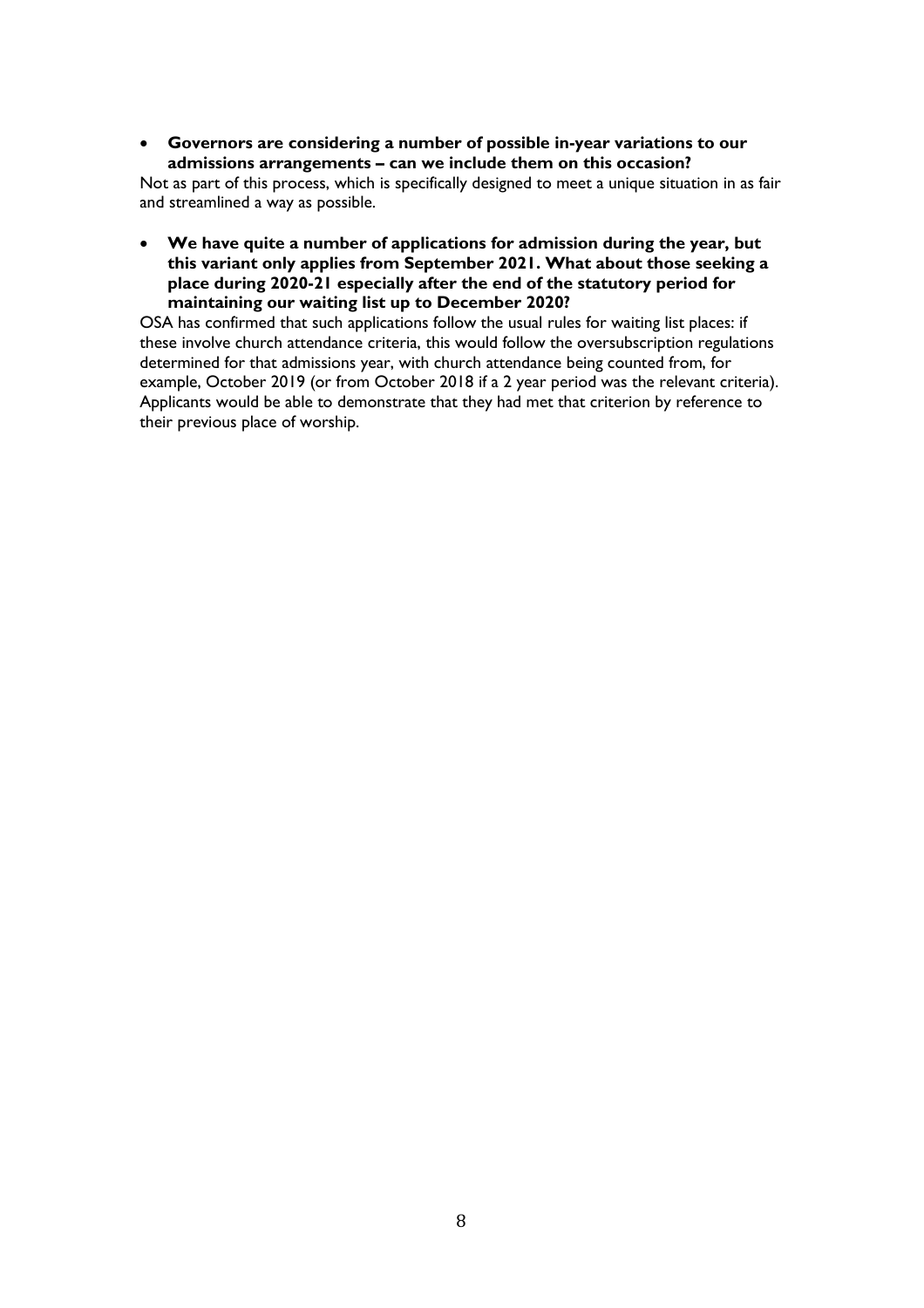# **REQUEST FOR A VARIATION IN THE OVERSUBSCRIPTION CRITERION FOR CHURCH ATTENDANCE IN THE ADMISSION ARRANGMENTS FOR CHURCH SCHOOLS IN THE DIOCESE OF CANTERBURY FOR ADMISSIONS IN SEPTEMBER 2021**

On behalf of the schools listed in the attached Appendix, the Diocesan Board of Education, forwards the attached individual requests from admissions authorities that a variation be made to the admission arrangements for the oversubscription criterion of those schools relating to church attendance, as follows:

" *In the event that during the period specified for attendance at worship the church [or, in relation to those of other faiths, relevant place of worship] has been closed for public worship and has not provided alternative premises for that worship, the requirements of these [admissions] arrangements in relation to attendance will only apply to the period when the church [or in relation to those of other faiths, relevant place of worship] or alternative premises have been available for public worship*"

The justification for the requested variation is the exceptional change of circumstances created by the COVID19 pandemic, in that churches and other places of worship have been temporarily closed for public worship (and other forms of access) under the provisions of the Coronavirus Act 2020 and associated regulations. Whilst permission has been given for churches and other places of worship to reopen for public worship from 4 July 2020, we note that not all churches will be able to do so at once, and that it may be necessary for restrictions to be reimposed in some form, should the incidence of infections rise again.

Consequently, it has not been possible during this closure period for parents of children applying for places at Church of England schools to meet the almost universal criterion for determining the allocation of faith-based places when the school is oversubscribed, namely the specified level of attendance at church services set out in its Admissions Policy and oversubscription criteria.

The variant requested enables a clear, objective, and transparent means of resolving this exceptional issue in respect of school admissions. It also enables school leaders and governors, clergy, diocesan education teams and others concerned with admissions arrangements to help resolve queries, to deal with appeals in a fair, objective and lawful manner, and most importantly of all, to give clarity to parents and their children, who may have many anxieties at this difficult time, about where they will have a school place.

On behalf of the Diocese, I confirm that: